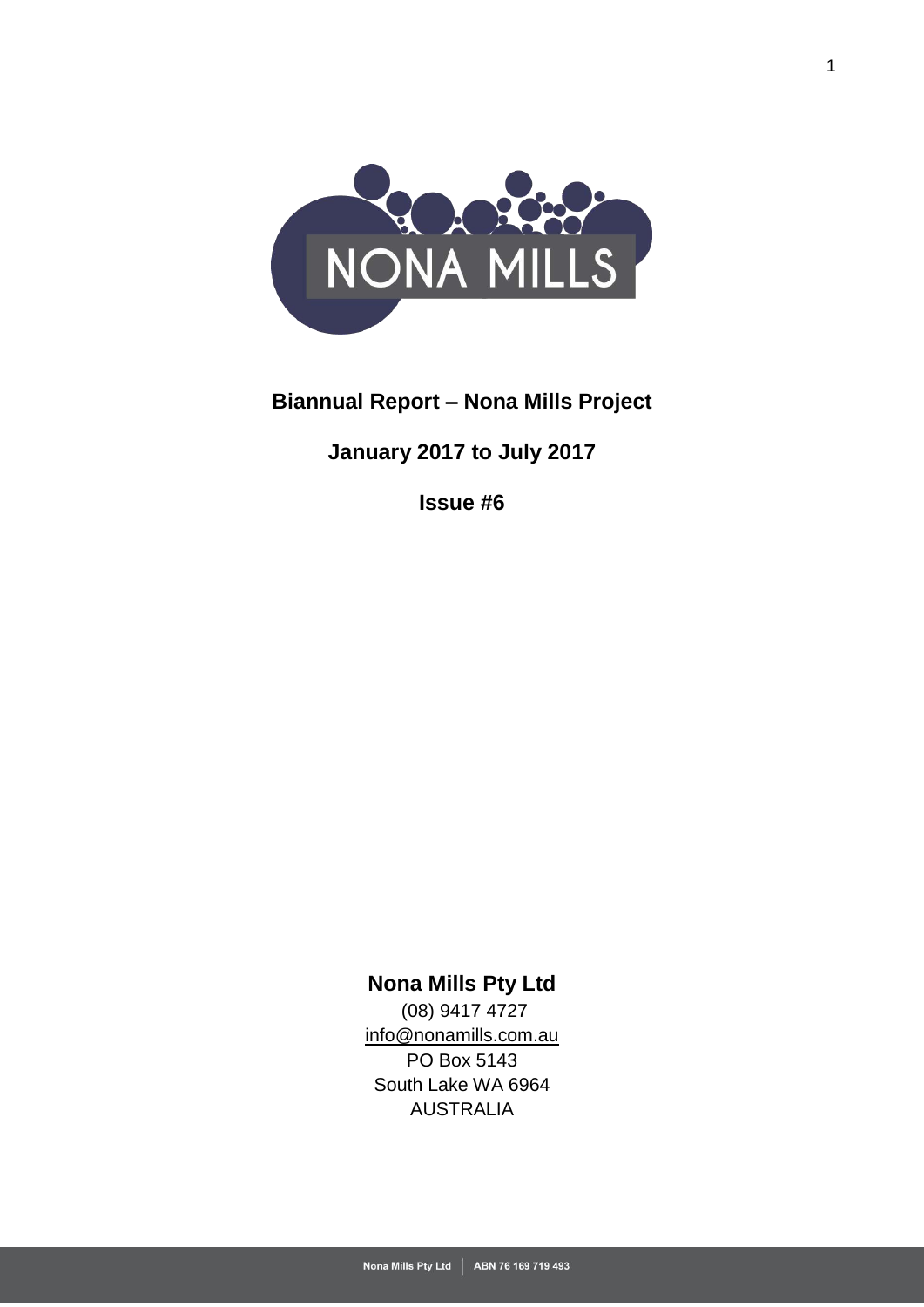# Contents

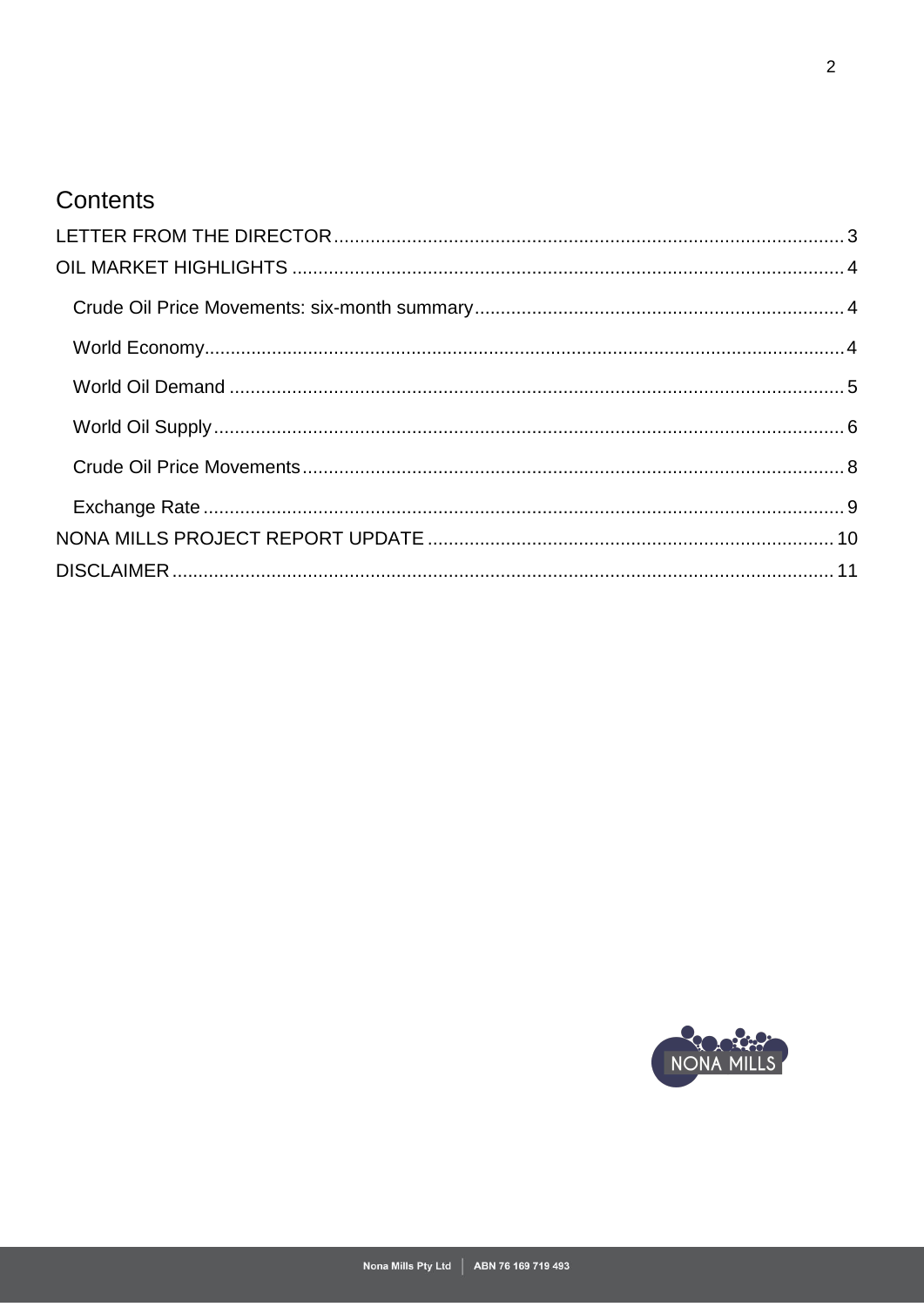## <span id="page-2-0"></span>LETTER FROM THE DIRECTOR

What looked to be a promising start to the year with December 2016 recording \$50/b, but this did not live up to expectations as we hit a low of just under \$45/b at the end of this six month period.

The fluxuations in the oil market have been frustrating for investors. This was reflected early in the year by the bearish nature of the market Despite this overall the industry remains positive about future growth.

World economic growth is forecasted at 3.4% for 2018, mirroring this year's prediction. This level of growth is expected to stabilise the oil market and steadily increase demand over the foreseeable future.



Where growth is concerned, primary industries which are supported include manufacturing and transportation, both big consumers of oil. Steady vehicle sales in the US, China and India are likely to drive oil consumption over the next year though there is speculation surrounding the use of alternatives such as biofuel and electric technologies.

The OPEC Agreement which was ratified on 30 November 2016 and on 10 December, 11 non-OPEC countries, including Russia, signified a reduction in global oil output. The initial response to these announcements was positive with the oil price rising to an 18 month high of \$51.67/b. Though this has tapered off in the first half of 2017, the effect of reduced supply should be felt soon enough and begin to drive the price back to respectable levels.

The US Federal Reserve has been threatening to raise interest rates at the end of the year due to ongoing momentum and a generally healthy outlook on inflation in the US. Whether or not this occurs is anyone's guess, as core inflation is still below the Fed's target as is hourly earnings growth.

Despite difficulties with production due to the oil price, we at Nona Mills have a positive outlook and expect returns to increase in the near future.

Yours sincerely

<span id="page-2-1"></span>Wayne Blazejczyk **DIRECTOR**

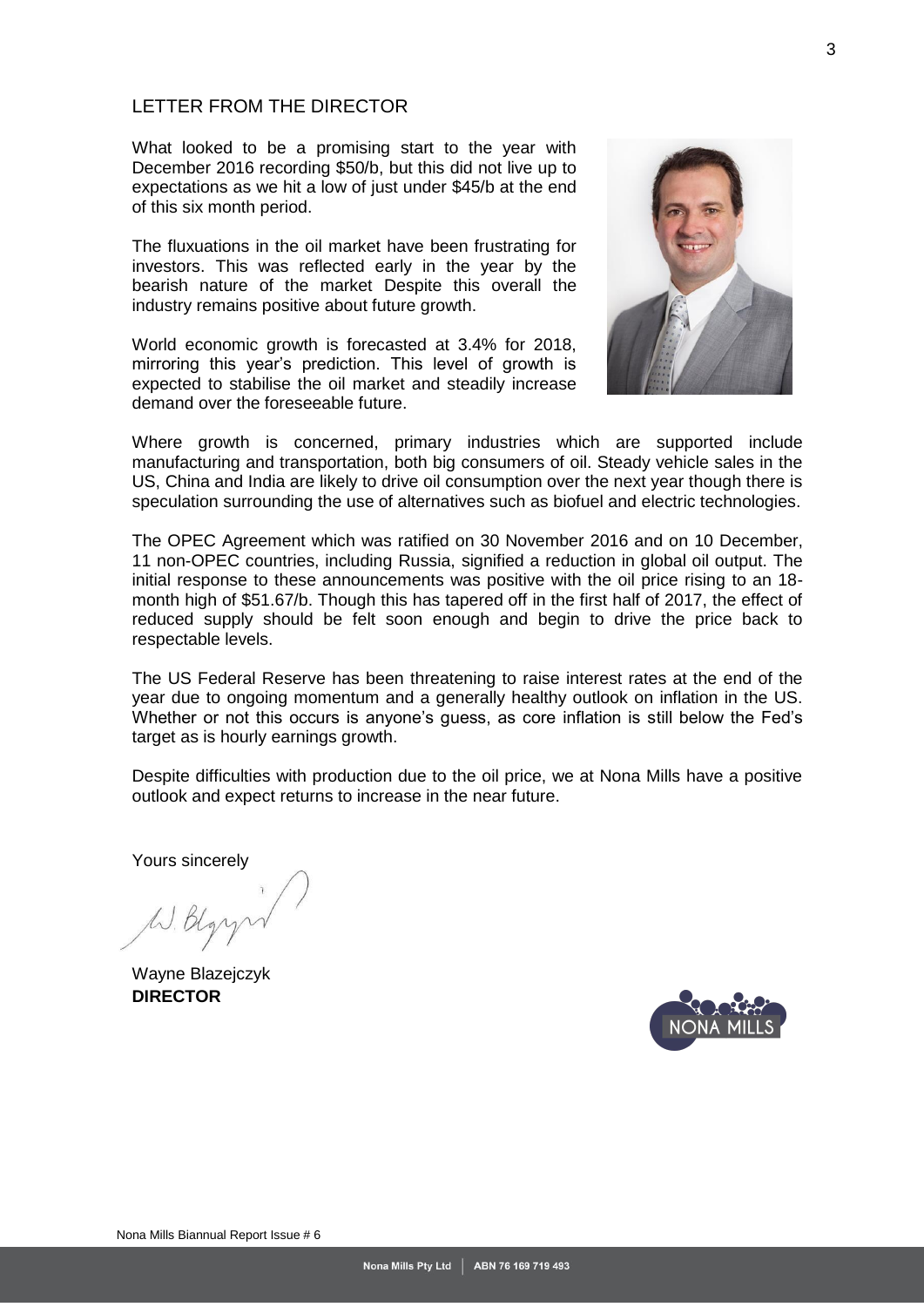## OIL MARKET HIGHI IGHTS

### <span id="page-3-0"></span>**Crude Oil Price Movements: six-month summary**

The OPEC Reference Basket (ORB) declined in June to \$45.21/b, down more than 8% to its lowest value for the year. The oil market witnessed a sell-off amid significant bearish sentiment ignited by excess oil supply and still-high oil inventories. This is despite ongoing conformity by OPEC and non-OPEC participating producers to limit production.

Slow Inventory drawdown was a main contributor to the decline in price, struggling against high global supply. Since early February where the price made its peak, the ORB dropped 21% by June. By way of comparison, in June 2016 the ORB's value was 38.3% higher at \$50.21/b.

By the end of the half year, ICE Brent settled below \$50/b amid a new cycle of shortselling. This was based around concerns that rising global supply will counter output adjustments by OPEC and non-OPEC producers, particularly given that US crude inventories remained more than 100 mb above the five-year seasonal average. ICE Brent ended the period 7.5% lower at \$47.55/b, while NYMEX WTI fell 6.9%, to stand at \$45.20/b.

*Reference: OPEC Monthly Oil Market Report –July 2017*



Sources: Argus Media, OPEC Secretariat and Platts.

#### <span id="page-3-1"></span>**World Economy**

The world economy is set to continue its gradual recovery through the remainder of 2017 and into 2018. Current GDP growth at 3.4% is likely to remain steady and economic improvements will continue in both OECD and non-OECD economies with the exception of the UK due to Brexit. The US and India may also struggle for the first half of 2018 however this is likely temporary.

Looking closer at OECD specific countries through 2018, it remains clear that growth levels are steady and healthy. The US is expected to grow at 2.2%, Euro-zone at 1.7% and Japan at 1.1% all closely mirroring the growth experienced in 2017.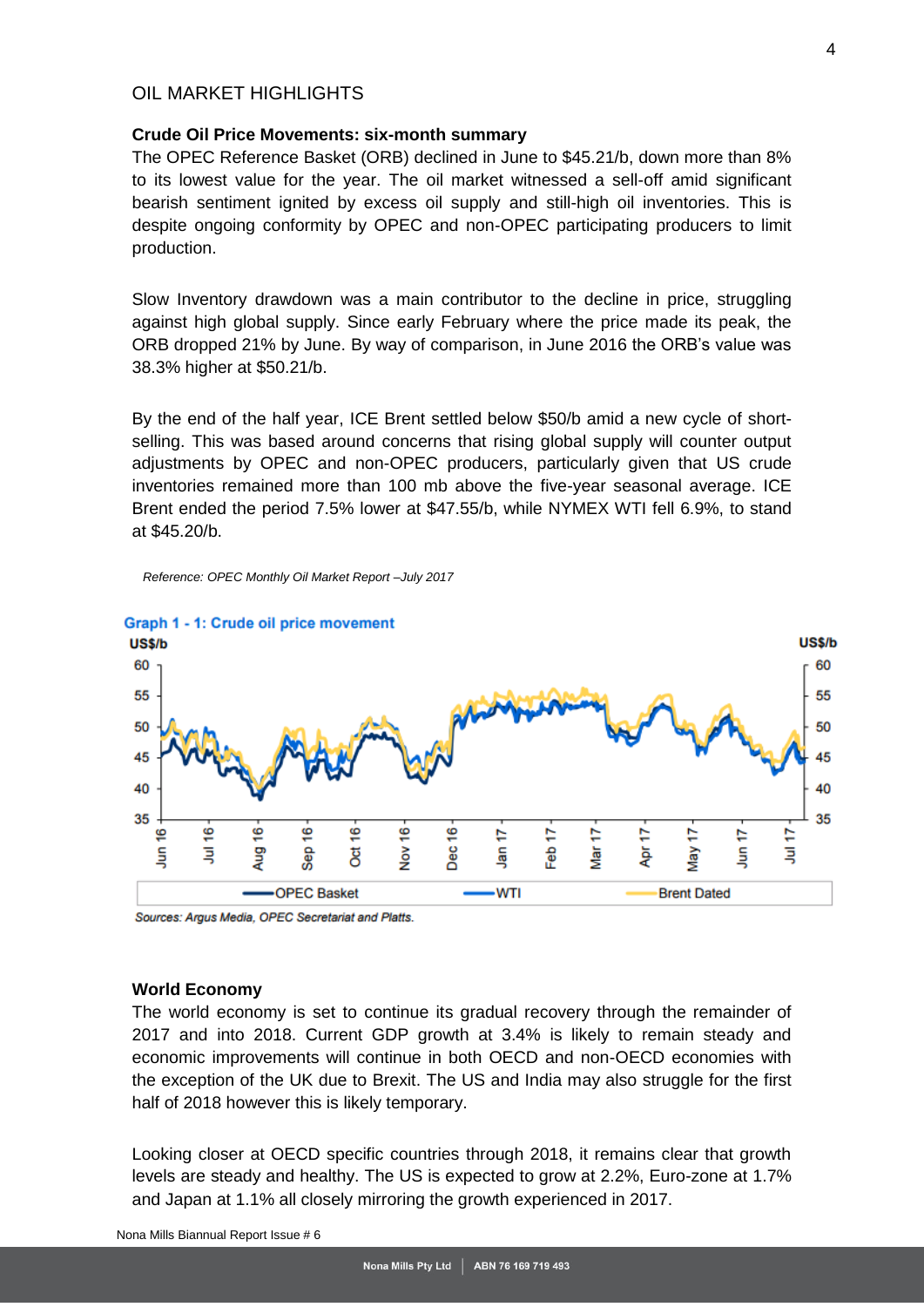However, things are less stable in the emerging economies. India is forecast to expand its growth level to 7.5% in 2018, compared with 7.0% in the current year. This is primarily driven by ongoing structural reforms. Brazil and Russia will also continue to recover, however this is dependant upon the development of both commodity prices and politics, as well as the presidential elections in both countries in the coming year. China will continue to grow at a slightly lower rate of 6.2% in 2018, compared with 6.6% in 2017. Despite this reduction, China is still experiencing a considerable level of expansion, as the country continues to shift its growth drivers from exports and investments to domestic consumption.

Not everything in the world is positive however, and there are a number of uncertainties which threaten to destabilise the current balance. In particular, high valuations in equity and bond markets in combination with low volatility pose a risk at a time when central banks become more willing to reduce monetary stimulus measures. Debt levels remain high in some key economies; an issue that will probably require further attention if interest rates continue to rise gradually, particularly in the US. Finally, political and policy issues are of great concern, particularly with the often times unpredictable nature of the US presidency and Brexit buyout discussions.

|                            |                  | <b>World OECD</b> |               |     | Euro-<br>US Japan zone |      | UK China  |     | India Brazil Russia |        |
|----------------------------|------------------|-------------------|---------------|-----|------------------------|------|-----------|-----|---------------------|--------|
| 2017                       | 3.4 <sub>1</sub> |                   |               |     | 2.0 2.2 1.4 1.8        |      | $1.5$ 6.6 | 7.0 | 0.5                 | $-1.2$ |
| Change from previous month | 0.01             | 0.0               | 0.0           | 0.0 | 0.1                    | 0.01 | 0.1       | 0.0 | 0.0                 | 0.0    |
| 2018                       | 3.4              |                   | $2.2^{\circ}$ | 1.1 | 1.7                    | 1.4  | 6.2       | 7.5 |                     |        |

Note: \* 2017 and 2018 = Forecast. Source: OPEC Secretariat.

*Reference: OPEC Monthly Oil Market Report – July 2017*

#### <span id="page-4-0"></span>**World Oil Demand**

World oil demand for the remainder of 2017 is unchanged from the beginning of the year. Total world oil demand growth is expected at 1.27 mb/d, with total consumption at around 96.4 mb/d.

Looking forward to 2018 world oil demand is projected to grow at a similar pace to the current year, rising by 1.26 mb/d to average 97.6 mb/d. Non-OECD countries are projected to lead oil demand growth with 1.06 mb/d, while OECD nations are anticipated to increase by 0.20 mb/d. This is in line with the average growth seen over the last five years as depicted by the below graph.

The main drivers of oil consumption for the 2018 year are expected to be world economic growth, transportation and vehicle sales. Countries like the US, China and India are likely to boast steady sales in motoring industry as well as sporting capacity additions and expansions in the petrochemical sector, though this is predominantly in the US. China has increased the capacity of their propane dehydrogenation plants which may also improve demand.

Threats to demand in 2018 include the usage and development of biofuels, efficiency gains and subsidy reductions. OECD consumption is foreseen to rise by around 0.19 mb/d in 2018. Non-OECD demand is expected to increase by 1.07 mb/d, with China and India as the major contributors.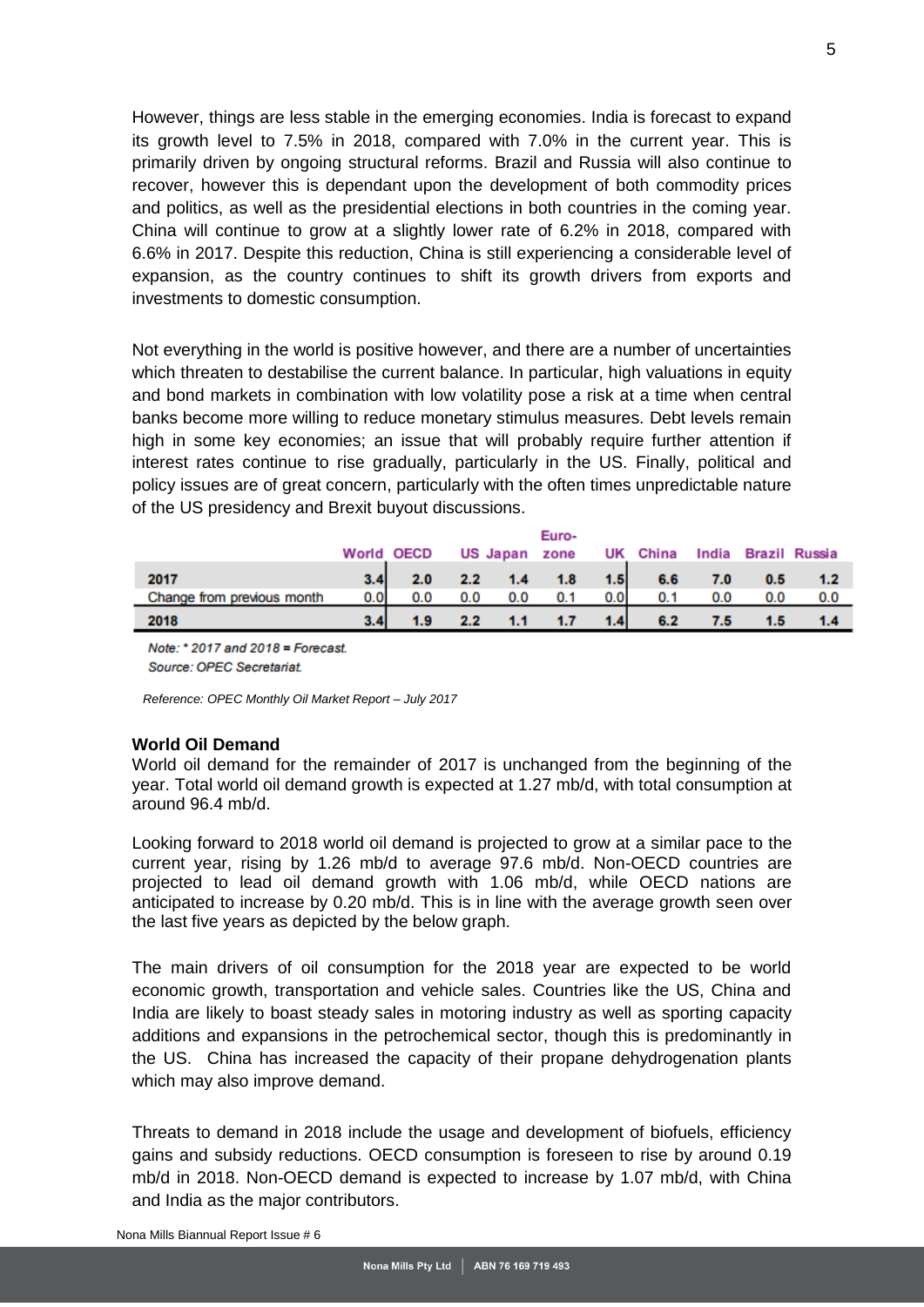#### **Global Oil Demand (2015-2017)**

(million barrels per day) \*

|                              |       |              |       |       |             |       | <b>Change 2017/16</b> |         |  |  |
|------------------------------|-------|--------------|-------|-------|-------------|-------|-----------------------|---------|--|--|
|                              | 2016  | <u> 1Q17</u> | 2Q17  | 3Q17  | <u>4Q17</u> | 2017  | Growth                | %       |  |  |
| Americas                     | 24.74 | 24.52        | 24.83 | 25.26 | 24.94       | 24.89 | 0.15                  | 0.61    |  |  |
| of which US                  | 20.01 | 19.84        | 20.12 | 20.42 | 20.19       | 20.15 | 0.14                  | 0.70    |  |  |
| Europe                       | 14.05 | 13.87        | 14.06 | 14.56 | 14.13       | 14.16 | 0.10                  | 0.72    |  |  |
| Asia Pacific                 | 8.07  | 8.57         | 7.62  | 7.76  | 8.29        | 8.06  | $-0.01$               | $-0.15$ |  |  |
| <b>Total OECD</b>            | 46.86 | 46.96        | 46.50 | 47.58 | 47.35       | 47.10 | 0.24                  | 0.51    |  |  |
| <b>Other Asia</b>            | 12.85 | 12.97        | 13.30 | 13.00 | 13.47       | 13.18 | 0.33                  | 2.57    |  |  |
| of which India               | 4.39  | 4.53         | 4.40  | 4.32  | 4.81        | 4.51  | 0.13                  | 2.91    |  |  |
| Latin America                | 6.47  | 6.27         | 6.54  | 6.82  | 6.46        | 6.52  | 0.05                  | 0.84    |  |  |
| <b>Middle East</b>           | 7.97  | 8.11         | 7.91  | 8.45  | 7.85        | 8.08  | 0.11                  | 1.36    |  |  |
| Africa                       | 4.10  | 4.23         | 4.19  | 4.14  | 4.26        | 4.20  | 0.11                  | 2.64    |  |  |
| <b>Total DCs</b>             | 31.39 | 31.57        | 31.93 | 32.41 | 32.04       | 31.99 | 0.60                  | 1.91    |  |  |
| <b>FSU</b>                   | 4.66  | 4.57         | 4.43  | 4.80  | 5.12        | 4.73  | 0.07                  | 1.51    |  |  |
| <b>Other Europe</b>          | 0.70  | 0.71         | 0.67  | 0.70  | 0.79        | 0.72  | 0.02                  | 3.15    |  |  |
| China                        | 11.51 | 11.63        | 11.80 | 11.78 | 12.17       | 11.84 | 0.34                  | 2.93    |  |  |
| <b>Total "Other regions"</b> | 16.86 | 16.90        | 16.90 | 17.28 | 18.08       | 17.29 | 0.43                  | 2.54    |  |  |
| <b>Total world</b>           | 95.12 | 95.44        | 95.33 | 97.27 | 97.48       | 96.38 | 1.27                  | 1.33    |  |  |
| Previous estimate            | 95.12 | 95.44        | 95.33 | 97.27 | 97.47       | 96.38 | 1.27                  | 1.33    |  |  |
| Revision                     | 0.00  | 0.00         | 0.00  | 0.00  | 0.00        | 0.00  | 0.00                  | 0.00    |  |  |

Note:  $*$  2017 = Forecast.

Totals may not add up due to independent rounding. Source: OPEC Secretariat. *Reference: OPEC Monthly Oil Market Report – July 2017*

#### <span id="page-5-0"></span>**World Oil Supply**

Non-OPEC oil supply is forecast to grow in 2017 by 0.80 mb/d to an average of 57.82 mb/d. This figure is revised down by 0.05 mb/d from the previous Monthly Oil Market Report. It is estimated that OECD oil supply will increase by 0.74 mb/d to average 25.56 mb/d, a downward revision of 0.12 mb/d compared with the June publication. This adjustment was made following the recent output disruptions in 2Q17 in Canada. An explosion and subsequent fire occurred in Syncrude's Mildred Lake oilsands upgrader north of Fort McMurray. In response to this, Canadian oil supply growth in 2017 was revised down by 51 tb/d, to now average 0.21 mb/d. A further downward revision was made due to weak WTI prices, rising costs and breakeven levels pushing oil output lower than expected in 2Q17. The UK has also had forecast revisions for the 2H17 period following a new assessment. The production forecast for the UK was revised down by 54 tb/d.

Total non-OPEC supply is expected to grow in 2017 following the strong return of US tight oil production after last year's downturn. Higher drilling efficiencies, lower breakeven points and better well performance has led to this come back and increased investor interest. Non-OPEC supply is predicted to show a mild growth of 0.23 mb/d for the end of the year following expected growth in the US oil supply of 0.68 mb/d over the same period.

Non-OPEC oil supply in 2018 is expected to grow by 1.14 mb/d, slightly less than the expected increase in global demand. A field by field analysis was conducted on new projects which indicate that non-OPEC liquids production growth will increase next year given current global upstream activities. However, as is normally the case, the forecast for non-OPEC supply in 2018 is subject to a high level of uncertainties.

Nona Mills Biannual Report Issue # 6 Growth in most non-OPEC regions in 2017 is expected to continue into 2018, led by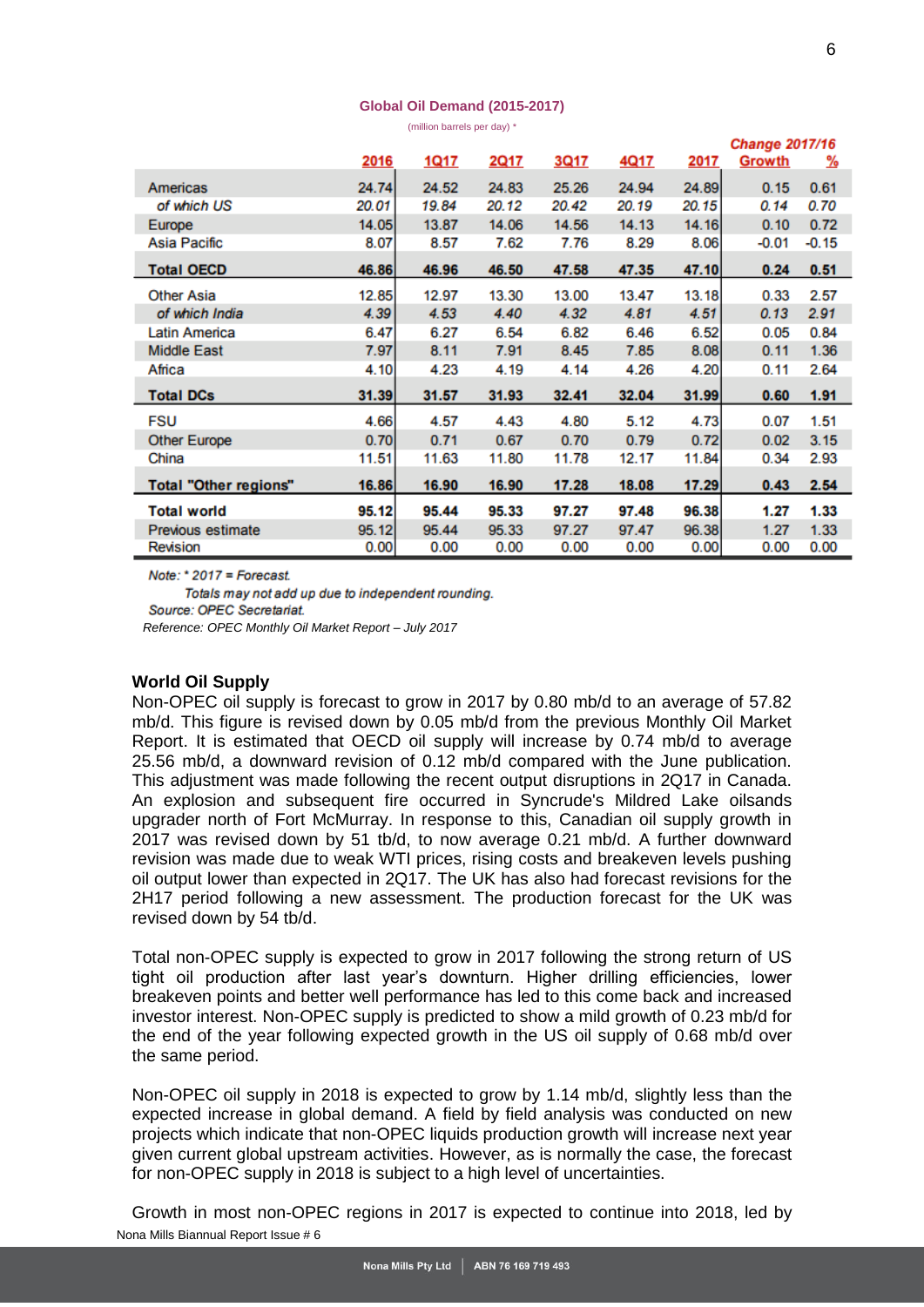OECD Americas with 0.86 mb/d, FSU with 0.20 mb/d, Latin America with 0.12 mb/d, OECD Europe with 0.08 mb/d, Africa with 0.07 mb/d and OECD Asia Pacific with 0.04 mb/d. However, declines in 2018 are anticipated in China, Other Asia and the Middle East at 0.16 mb/d, 0.05 mb/d and 0.05 mb/d, respectively.

Looking closer, the main contributor to the growth is likely to be the US with 0.86 mb/d, followed by Brazil with 0.22 mb/d, Canada with 0.17 mb/d, Russia with 0.17 mb/d, Kazakhstan with 0.09 mb/d, the UK with 0.08 mb/d, Congo with 0.08 mb/d, Australia with 0.05 mb/d and Ghana with 0.04 mb/d. Mexico, China, Colombia, Azerbaijan, Oman, Vietnam and Indonesia are all set to decline.

Total OECD oil supply in 2017 is expected to grow by 0.74 mb/d to average 25.56 mb/d, though his figure is 0.12 mb/d less than the initial expected value from June. OECD Americas is forecast to see an increase of 0.76 mb/d year on year, while oil supply in OECD Europe and OECD Asia Pacific will reduce by 80 tb/d and 40 tb/d to average 3.80 mb/d and 0.41 mb/d, respectively.

For 2018, a yearly growth of 0.99 mb/d is anticipated for OECD oil supply, with an average of 26.55 mb/d. OECD Americas, Europe and the Asia Pacific are all expected to grow next year by 0.86 mb/d, 0.08 mb/d and 0.04 mb/d, with averages of 22.22 mb/d, 3.88 mb/d and 0.45 mb/d, respectively.



Source: OPEC Secretariat.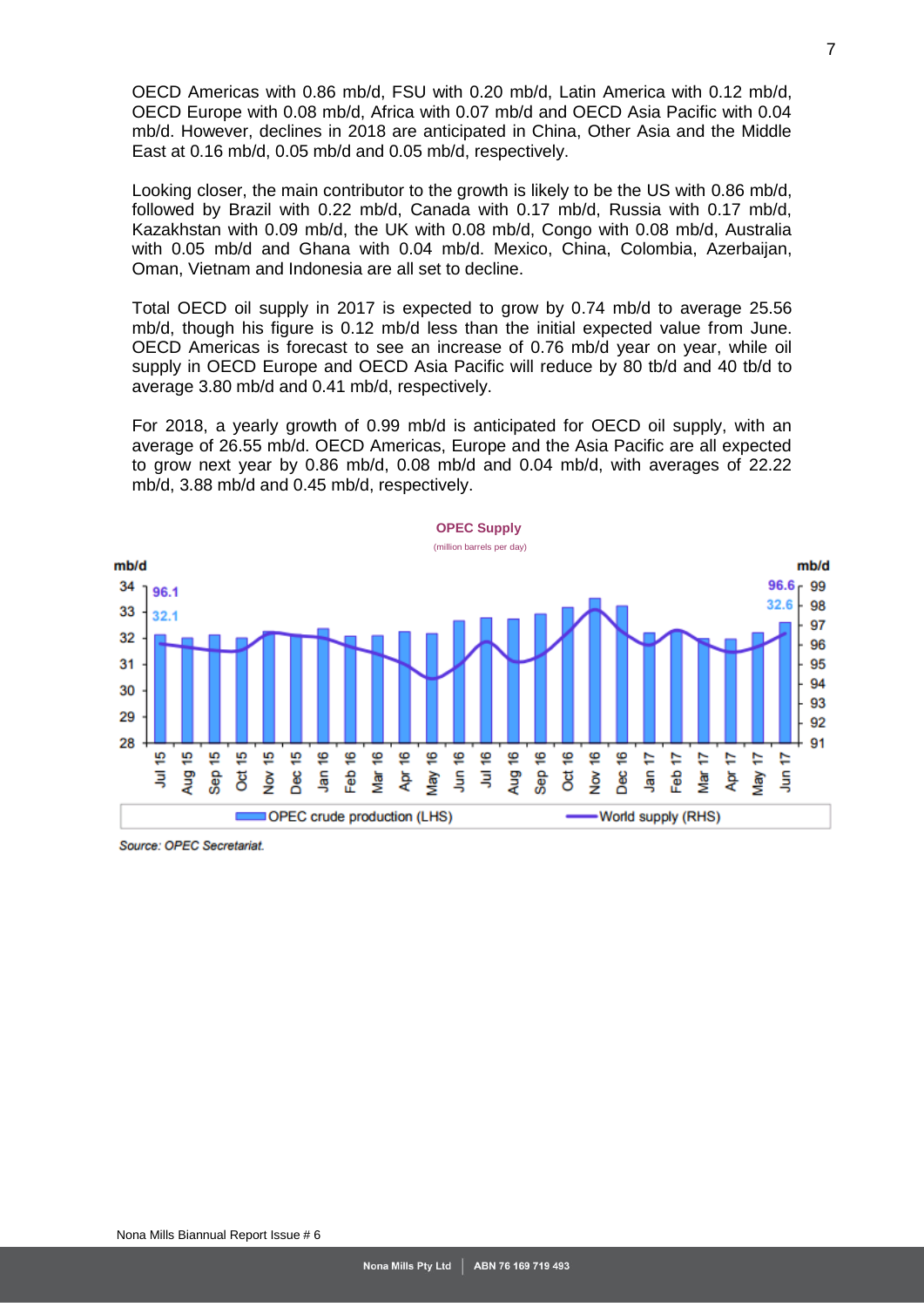#### **Non-OPEC Supply**

(million barrels per day)

|                              |       |       |       |         |         |         | <b>Change 2017/16</b> |         |  |
|------------------------------|-------|-------|-------|---------|---------|---------|-----------------------|---------|--|
|                              | 2016  | 1Q17  | 2Q17  | 3Q17    | 4Q17    | 2017    | Growth                | %       |  |
| Americas                     | 20.60 | 21.10 | 21.08 | 21.47   | 21.78   | 21.36   | 0.76                  | 3.71    |  |
| of which US                  | 13.62 | 13.81 | 14.20 | 14.53   | 14.84   | 14.35   | 0.73                  | 5.33    |  |
| Europe                       | 3.80  | 3.94  | 3.80  | 3.58    | 3.87    | 3.80    | $-0.01$               | $-0.17$ |  |
| Asia Pacific                 | 0.42  | 0.39  | 0.39  | 0.44    | 0.41    | 0.41    | $-0.02$               | $-4.21$ |  |
| <b>Total OECD</b>            | 24.82 | 25.43 | 25.27 | 25.49   | 26.06   | 25.56   | 0.74                  | 2.98    |  |
| <b>Other Asia</b>            | 3.71  | 3.72  | 3.65  | 3.67    | 3.65    | 3.67    | $-0.04$               | $-0.95$ |  |
| <b>Latin America</b>         | 5.10  | 5.19  | 5.18  | 5.26    | 5.36    | 5.25    | 0.14                  | 2.84    |  |
| <b>Middle East</b>           | 1.28  | 1.24  | 1.24  | 1.22    | 1.22    | 1.23    | $-0.05$               | $-3.90$ |  |
| Africa                       | 1.82  | 1.83  | 1.86  | 1.89    | 1.91    | 1.87    | 0.05                  | 2.92    |  |
| <b>Total DCs</b>             | 11.91 | 11.97 | 11.94 | 12.04   | 12.13   | 12.02   | 0.11                  | 0.95    |  |
| <b>FSU</b>                   | 13.86 | 14.13 | 13.99 | 13.80   | 13.80   | 13.93   | 0.07                  | 0.49    |  |
| of which Russia              | 11.08 | 11.25 | 11.08 | 10.98   | 10.98   | 11.07   | $-0.01$               | -0.11   |  |
| <b>Other Europe</b>          | 0.13  | 0.12  | 0.12  | 0.13    | 0.13    | 0.13    | 0.00                  | $-1.79$ |  |
| China                        | 4.10  | 4.02  | 3.99  | 3.92    | 3.94    | 3.97    | $-0.13$               | $-3.10$ |  |
| <b>Total "Other regions"</b> | 18.09 | 18.27 | 18.11 | 17.85   | 17.88   | 18.03   | $-0.06$               | $-0.34$ |  |
| <b>Total non-OPEC</b>        |       |       |       |         |         |         |                       |         |  |
| production                   | 54.82 | 55.68 | 55.31 | 55.38   | 56.07   | 55.61   | 0.79                  | 1.44    |  |
| Processing gains             | 2.19  | 2.21  | 2.21  | 2.21    | 2.21    | 2.21    | 0.01                  | 0.50    |  |
| <b>Total non-OPEC supply</b> | 57.01 | 57.89 | 57.52 | 57.58   | 58.28   | 57.82   | 0.80                  | 1.41    |  |
| Previous estimate            | 57.02 | 57.83 | 57.37 | 57.73   | 58.54   | 57.87   | 0.85                  | 1.49    |  |
| Revision                     | 0.00  | 0.05  | 0.15  | $-0.14$ | $-0.27$ | $-0.05$ | $-0.05$               | $-0.08$ |  |

Note:  $*2017$  = Forecast.

Source: OPEC Secretariat.

*Reference: OPEC Monthly Oil Market Report – July 2017*

#### <span id="page-7-0"></span>**Crude Oil Price Movements**

The OPEC Reference Basket (ORB) declined in June to \$45.21/b, down more than 8% to its lowest value for the year. The oil market witnessed a sell-off amid significant bearish sentiment ignited by excess oil supply and still-high oil inventories, despite ongoing high conformity by OPEC and non-OPEC participating producers. Oil continued to be weighed down by the slow pace of inventory drawdown globally amid a rebound in global oil supplies. Since reaching a 2017 peak in early February, the ORB's value dropped 21% by June. Nevertheless, towards the end of the month, its value recovered. Year-to-date (Y-t-d), the ORB's value was 38.3% higher or \$13.90, at \$50.21/b.

Month-on-month (m-o-m), the two main oil futures tumbled into bearish territory in June, with ICE Brent settling below \$50/b for the first time this year amid a new cycle of short-selling on concerns that rising global supply will counter output adjustments by OPEC and non-OPEC producers. US crude inventories remain more than 100 mb above the five-year seasonal average. ICE Brent ended June \$3.85 or 7.5% lower at \$47.55/b, while NYMEX WTI plunged \$3.34 or 6.9%, to stand at \$45.20/b. Y-t-d, ICE Brent is \$11.47, or 27.8%, higher at \$52.68/b, while NYMEX WTI increased by \$10.17, or 25.6%, to \$49.95/b.

Nona Mills Biannual Report Issue # 6 The ICE Brent/NYMEX WTI spread narrowed on successive weeks of US crude stock draws and ample light sweet crudes supplies in Europe. This tighter spread has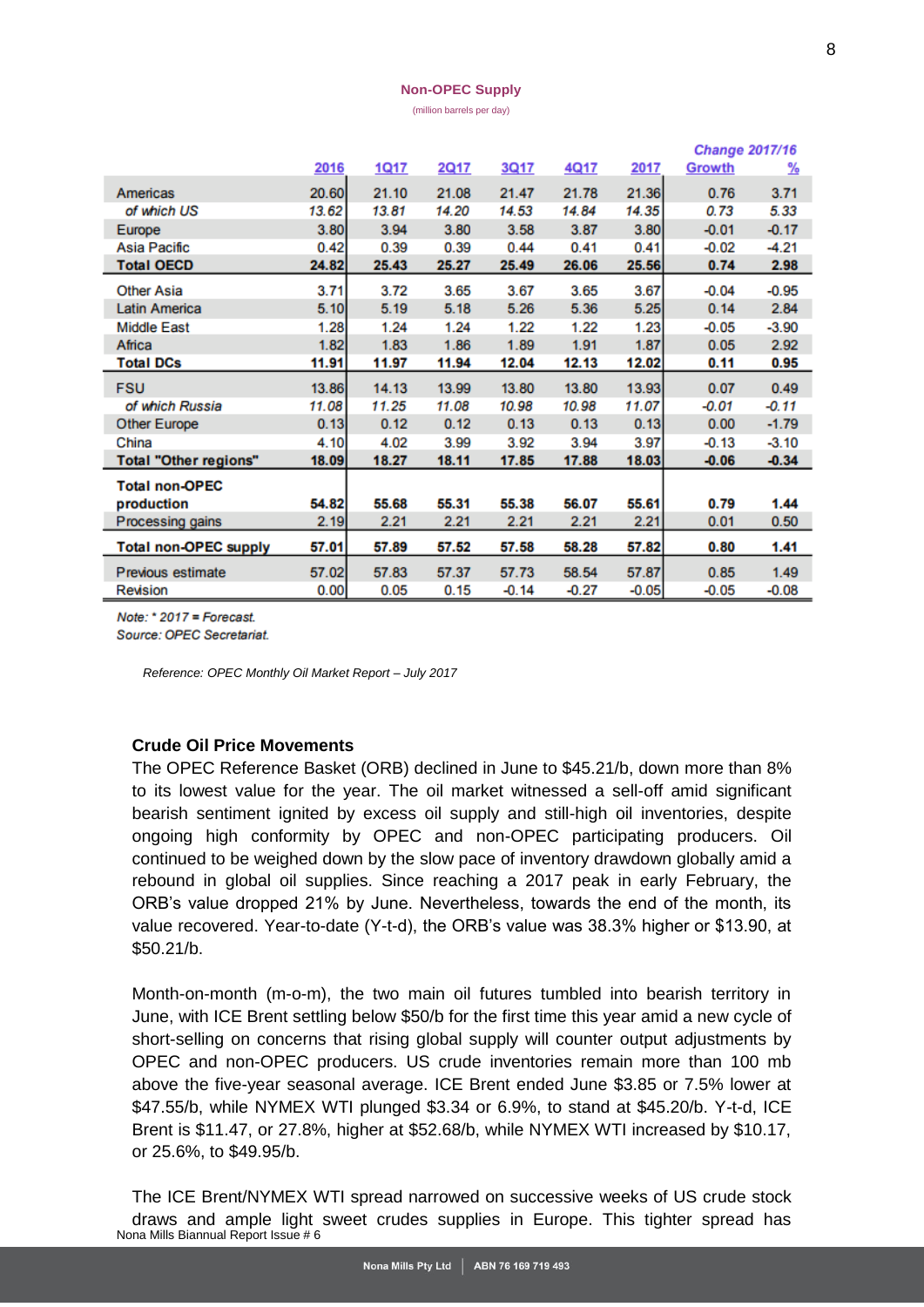weakened demand for US crude from Asian refiners. The spread narrowed to \$2.36/b, a 50¢ contraction.

Money managers' bearish, or short, bets on crude oil prices have exploded further in June. In the US, crude market short positions doubled in just two months to an equivalent of nearly 180 mb, while in the Brent market investors are sitting on record short positions of nearly 177 mb.

The contango structure widened marginally in the Brent and Dubai markets on ample supplies in Europe and somewhat slower demand in Asia. However, there was a backwardation of forward market structures earlier for the second half of 2017 which has flipped into contango for the entire futures curve of both NYMEX WTI and ICE Brent.

The sweet/sour narrowing differentials trend that began earlier in the year eased on the US Gulf Coast (USGC) and in Asia. However, sour crudes continued to strengthen relative to sweet in the European market as OPEC and non-OPEC supply adjustments limited availability of the sour grade while increasing production in the US and the Atlantic Basin created a glut of light sweet crudes.

![](_page_8_Figure_4.jpeg)

*Reference: OPEC Monthly Oil Market Report – July 2016*

#### <span id="page-8-0"></span>**Exchange Rate**

Despite predictions of an increasingly powerful US dollar, 2017 has spelled significant reductions, dropping by at least 12% of its value. A range of factor factors have underpinned this decline, including what is comically referred to as the "Trump Slump". Failure to pass key reforms regarding healthcare, the threat of nuclear war and tax-cut reforms have raised questions over Trumps ability to lead and perform his election promises.

Nona Mills Biannual Report Issue # 6 Interestingly enough, a weaker US dollar has been a goal of the Trump administration in order to help foster the US manufacturing industry. Trump has been quoted stating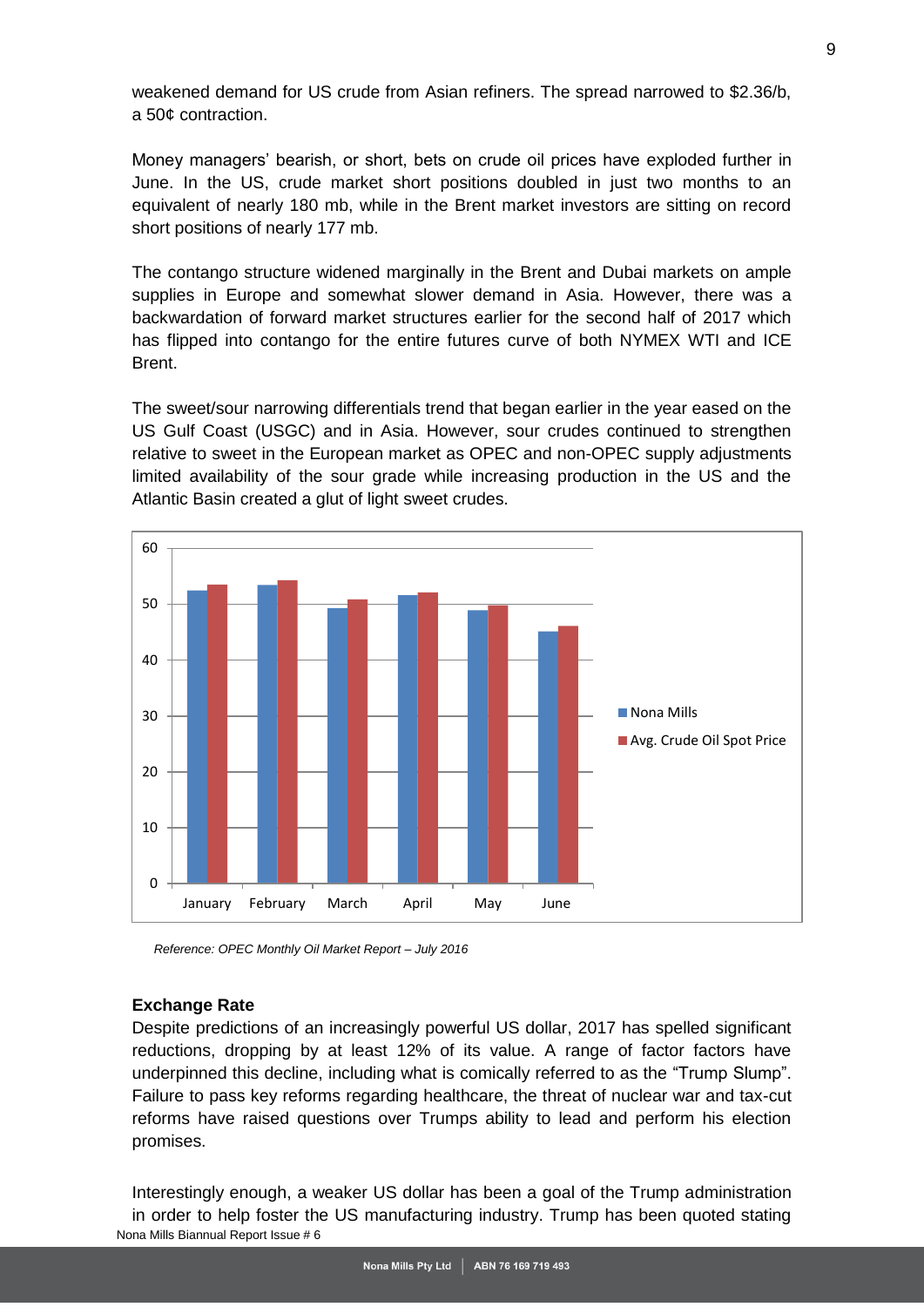![](_page_9_Figure_0.jpeg)

that the dollar is prohibiting the US's ability to compete in worldwide exports against other currency devaluations.

*Report References: OPEC Monthly Oil Market Reports – January 2017 to July 2017, Why Has the US Dollar Been Consistently Falling Throughout 2017? https://internationalbanker.com/brokerage/us-dollarconsistently-falling-throughout-2017/.*

# <span id="page-9-0"></span>NONA MILLS PROJECT REPORT UPDATE

The net investor revenue of the NMP has taken into account the freight, taxes, royalties and operating costs each month. Please note that payment details are received three to four months in arrears. Given the current economic climate it is important to be reminded that the Nona Mills Project is not a short-term consideration.

For the six-month period of January to July 2017 operational costs exceeded the investment, so on a month by month reconciliation there were no royalties payable. You'll note from your statements that no distribution was made for this time.